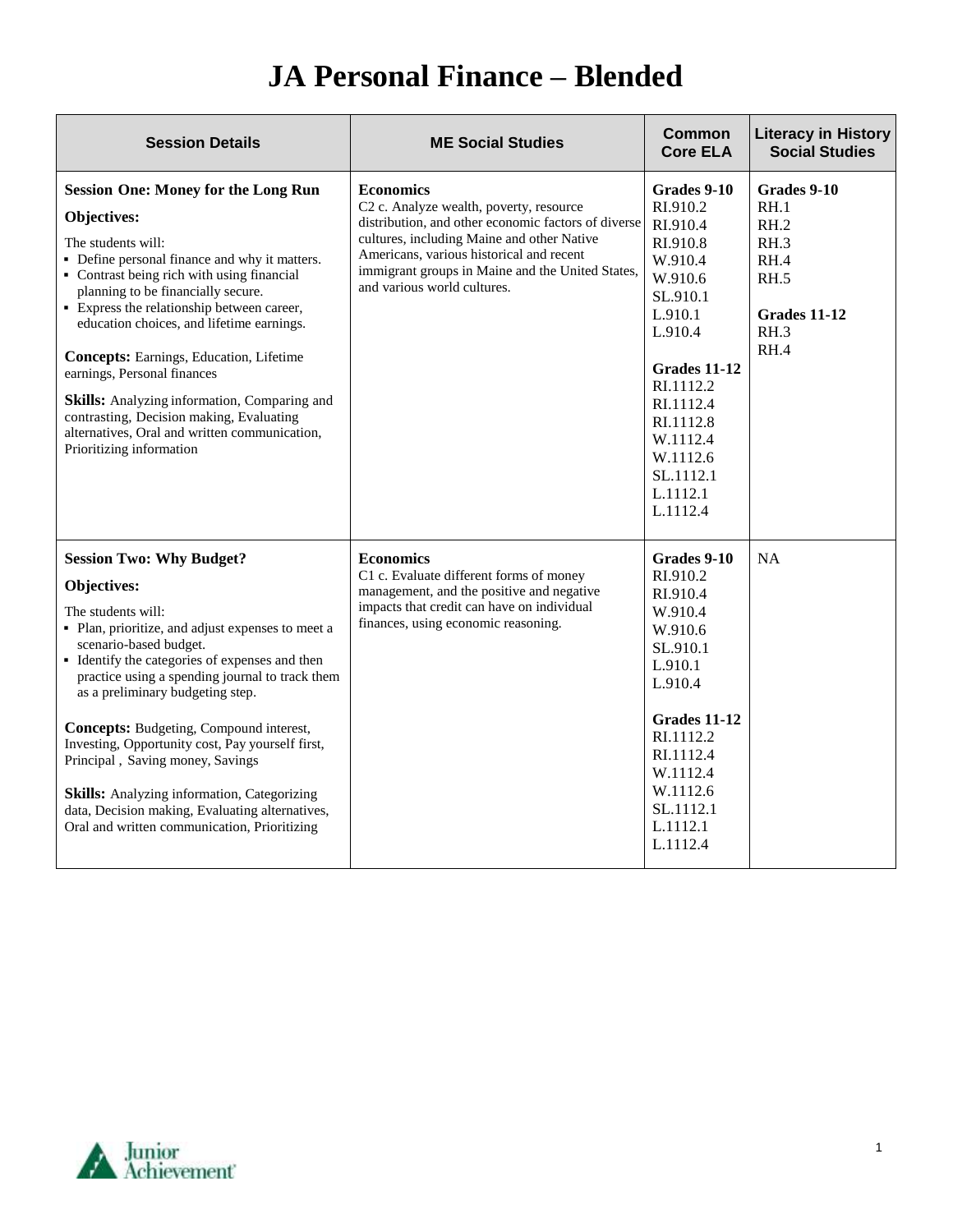| <b>Session Details</b>                                                                                                                                                                                                                                                                                                                                                                                                                                                                                                                                                          | <b>ME Social Studies</b>                                                                                                                                                                                                                                                                                                                                                                                               | <b>Common</b><br><b>Core ELA</b>                                                                                                                                                                                                                                                   | <b>Literacy in History</b><br><b>Social Studies</b>                                         |
|---------------------------------------------------------------------------------------------------------------------------------------------------------------------------------------------------------------------------------------------------------------------------------------------------------------------------------------------------------------------------------------------------------------------------------------------------------------------------------------------------------------------------------------------------------------------------------|------------------------------------------------------------------------------------------------------------------------------------------------------------------------------------------------------------------------------------------------------------------------------------------------------------------------------------------------------------------------------------------------------------------------|------------------------------------------------------------------------------------------------------------------------------------------------------------------------------------------------------------------------------------------------------------------------------------|---------------------------------------------------------------------------------------------|
| <b>Session Three: Anatomy of a Budget</b><br>Objectives:<br>The students will:<br>• Analyze a variety of financial receipts and<br>artifacts to determine income and expenses and<br>then apply skills to complete a balanced<br>budget.<br>· Demonstrate basic budget<br>competencies<br>Concepts: Budget, Budgeting, Expense, Fixed<br>Expenses, Income, Opportunity cost, Variable<br>Expenses<br><b>Skills:</b> Analyzing information, Categorizing<br>data, Decision making, Evaluating alternatives,<br>Oral and written communication, Prioritizing,<br>Working in teams | <b>Economics</b><br>C1 c. Evaluate different forms of money<br>management, and the positive and negative<br>impacts that credit can have on individual<br>finances, using economic reasoning.                                                                                                                                                                                                                          | Grades 9-10<br>SL.910.1<br>SL.910.4<br>L.910.1<br>L.910.3<br>L.910.4<br><b>Grades 11-12</b><br>SL.1112.1<br>SL.1112.4<br>L.1112.1<br>L.1112.3<br>L.1112.4                                                                                                                          | <b>NA</b>                                                                                   |
| <b>Session Four: Breaking Even Isn't</b><br><b>Enough</b><br>Objectives:<br>The students will:<br>• Recognize the key reasons for saving.<br>• Apply the steps in developing a savings plan,<br>including the concept of paying yourself first.<br>Concepts: Debt, Credit, Credit cards, Credit<br>reports and scores, Interest<br><b>Skills:</b> Analyzing information, Creativity,<br>Evaluating alternative, Graphic presentation, Oral<br>and written communication, Reading for<br>understanding, Working in groups                                                        | <b>Application</b><br>A1 b. Select and apply research methods that are<br>appropriate for the purpose of the inquiry.<br><b>Economics</b><br>C1 a. Explain that the study of economics includes<br>the analysis and description of production,<br>distribution, and consumption of goods and<br>services by business, and is the basis of individual<br>personal finance management including saving<br>and investing. | Grades 9-10<br>RI.910.2<br>RI.910.4<br>RI.910.8<br>W.910.4<br>W.910.6<br>SL.910.1<br>SL.910.4<br>L.910.1<br>L.910.3<br>L.910.4<br><b>Grades 11-12</b><br>RI.1112.2<br>RI.1112.4<br>RI.1112.8<br>W.1112.4<br>W.1112.6<br>SL.1112.1<br>SL.1112.4<br>L.1112.1<br>L.1112.3<br>L.1112.4 | Grades 9-10<br>RH.1<br>RH.2<br>RH.3<br>RH.4<br>Grades 11-12<br>RH.1<br>RH.2<br>RH.3<br>RH.4 |

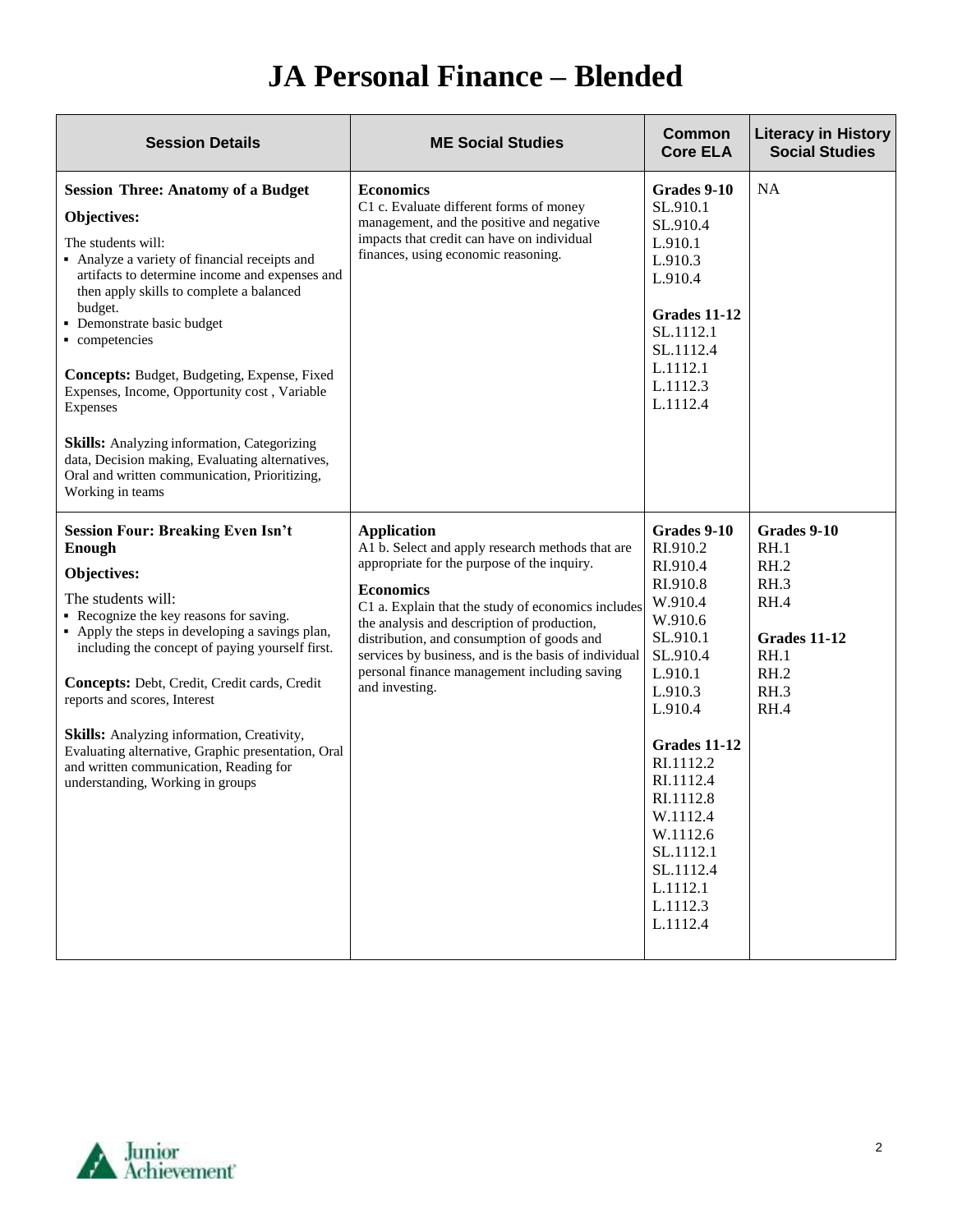| <b>Session Details</b>                                                                                                                                                                                                                                                                                                                                                                                                                                                                                                    | <b>ME Social Studies</b>                                                                                                                                                                                                                                                                                                                                                                                                                                                                                                                                                                                      | <b>Common</b><br><b>Core ELA</b>                                                                                                                                                                                                                                            | <b>Literacy in History</b><br><b>Social Studies</b>                                                 |
|---------------------------------------------------------------------------------------------------------------------------------------------------------------------------------------------------------------------------------------------------------------------------------------------------------------------------------------------------------------------------------------------------------------------------------------------------------------------------------------------------------------------------|---------------------------------------------------------------------------------------------------------------------------------------------------------------------------------------------------------------------------------------------------------------------------------------------------------------------------------------------------------------------------------------------------------------------------------------------------------------------------------------------------------------------------------------------------------------------------------------------------------------|-----------------------------------------------------------------------------------------------------------------------------------------------------------------------------------------------------------------------------------------------------------------------------|-----------------------------------------------------------------------------------------------------|
| <b>Session Five: The Benefits and Costs of</b><br><b>Credit</b><br>Objectives:<br>The students will:<br>• Recognize and prevent negative effects of a<br>poor credit score and credit history.<br>• Analyze the costs and benefits of various forms<br>of credit.<br><b>Concepts:</b> Credit, Credit cards, credit reports<br>and scores, Risk<br>Skills: Analyzing information, Creativity,<br>Evaluating alternatives, Presentation, Oral and<br>written communication, Reading for<br>understanding, Working in groups | <b>Economics</b><br>C1 c. Evaluate different forms of money<br>management, and the positive and negative<br>impacts that credit can have on individual<br>finances, using economic reasoning.                                                                                                                                                                                                                                                                                                                                                                                                                 | Grades 9-10<br>RI.910.2<br>RI.910.4<br>RI.910.8<br>W.910.4<br>W.910.6<br>SL.910.1<br>SL.910.4<br>L.910.1<br>L.910.3<br>L.910.4<br>Grades 11-12<br>RI.1112.2<br>RI.1112.4<br>RI.1112.8<br>W.1112.4<br>W.1112.6<br>SL.1112.1<br>SL.1112.4<br>L.1112.1<br>L.1112.3<br>L.1112.4 | Grades 9-10<br>RH.1<br>RH.2<br>RH.3<br>RH.4<br>Grades 11-12<br>RH.1<br>RH.2<br>RH.3<br>RH.4         |
| <b>Session Six: Maximize your Money</b><br>Objectives:<br>The students will:<br>• Recognize and apply various techniques to<br>maximize buying power.<br>• Evaluate various selling techniques and<br>situations to determine the best values.<br>Concepts: Expense, Opportunity cost, Savvy<br>shopping, Value<br><b>Skills:</b> Analyzing information, Comparison<br>shopping, Evaluating alternatives, Oral and<br>written communication, Reading for<br>understanding, Working in groups                              | <b>Application</b><br>A2 a. Develop individual and collaborative<br>decisions/plans by considering multiple points of<br>view, weighing pros and cons, building on the<br>ideas of others, and sharing information in an<br>attempt to sway the opinions of others.<br>A2 b. Make a real or simulated decision related to<br>the classroom, school, community, civic<br>organization, Maine, United States, or<br>international entity by applying appropriate and<br>relevant social studies knowledge and skills,<br>including research skills, ethical reasoning skills,<br>and other relevant information | Grades 9-10<br>RI.910.2<br>RI.910.4<br>RI.910.8<br>SL.910.1<br>L.910.1<br>L.910.4<br><b>Grades 11-12</b><br>RI.1112.2<br>RI.1112.4<br>RI.1112.8<br>SL.1112.1<br>L.1112.1<br>L.1112.4                                                                                        | Grades 9-10<br>RH.1<br>RH.2<br>RH.3<br>RH.4<br>RH.5<br>Grades 11-12<br>RH.1<br>RH.2<br>RH.3<br>RH.4 |